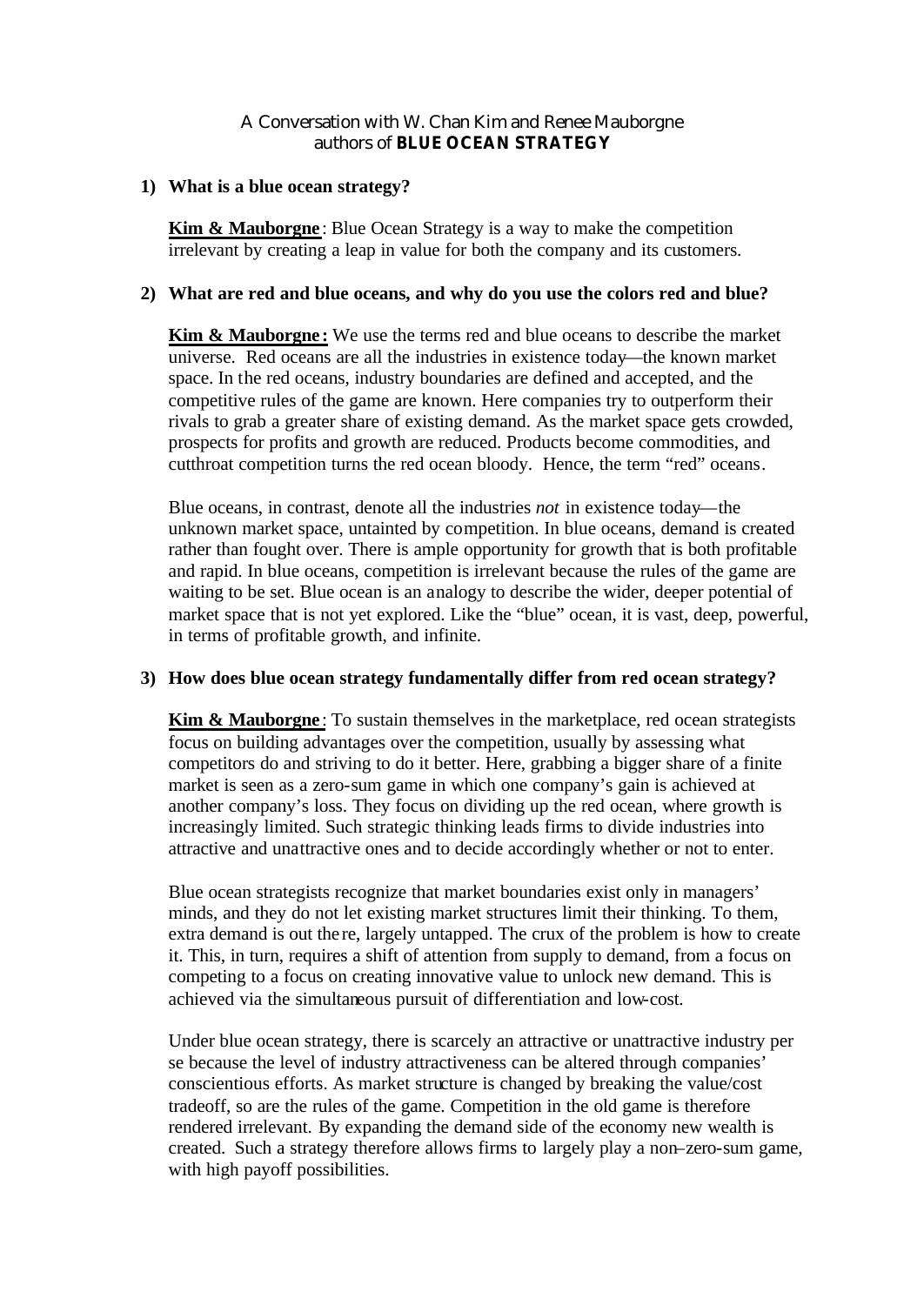# **4) Why are so many CEOs focused on the red ocean, while as you're claiming, the money is increasingly in the blue ocean?**

**Kim & Mauborgne**: Blue and red oceans have always coexisted and always will. Practical reality, therefore, demands that companies understand the strategic logic of both types of oceans. At present, however, competing in red oceans dominates the field of strategy in theory and in practice. Part of the reason traces back to the historical foundation of business strategy—war—where territory is defined and limited and opponents compete to protect and enlarge their share of limited and existing terrain. This focus on beating the competition in existing market space was exasperated by the meteoric rise of the Japanese in the 1970s and 1980s. Faced with mounting competition in the global marketplace as, for virtually the first time in corporate history, customers were deserting Western companies in droves, the center of strategic thinking gravitated further towards the competition. A slew of competition-based strategies emerged which argued that competition is at the core of the success and failure of firms, and that competition determines the appropriateness of a firm's activities that can contribute to its performance.

The result has been a fairly good understanding of how to compete skillfully in red waters, from analyzing the underlying economic structure of an existing industry, to choosing a strategic position of low cost or differentiation or focus, to benchmarking the competition. Yet, although some discussions around blue oceans exist, little practical guidance exists to create and capture them. This largely explains why CEOs remain focused on red oceans—it's the ocean they are familiar with and feel equipped to compete in.

What **BLUE OCEAN STRATEGY** seeks to do is to make the creation and capturing of blue oceans as systematic and actionable as competing in the red waters of known market space. For although blue ocean strategists have always existed, for the most part their strategies have been largely unconscious. Blue ocean strategy seeks to remedy this by not only decoding the pattern and principles behind the successful creation of blue oceans, but also providing the ana lytical frameworks and tools to act on this insight.

# **5) What makes blue ocean strategy imperative in today's business climate?**

**Kim & Mauborgne**: Prospects in most established market spaces—red oceans—are shrinking steadily. Technological advances have substantially improved industrial productivity, permitting suppliers to produce an unprecedented array of products and services. And as trade barriers between nations and regions fall and information on products and prices becomes instantly and globally available, niche markets and monopoly havens are continuing to disappear. At the same time, there is little evidence of any increase in demand, at least in the developed markets, where recent United Nations statistics even point to declining populations.

The result is that in more and more industries, supply is overtaking demand. This situation has inevitably hastened the commoditization of products and services, stoked price wars, and shrunk profit margins. According to recent studies, major American brands in a variety of product and service categories have become more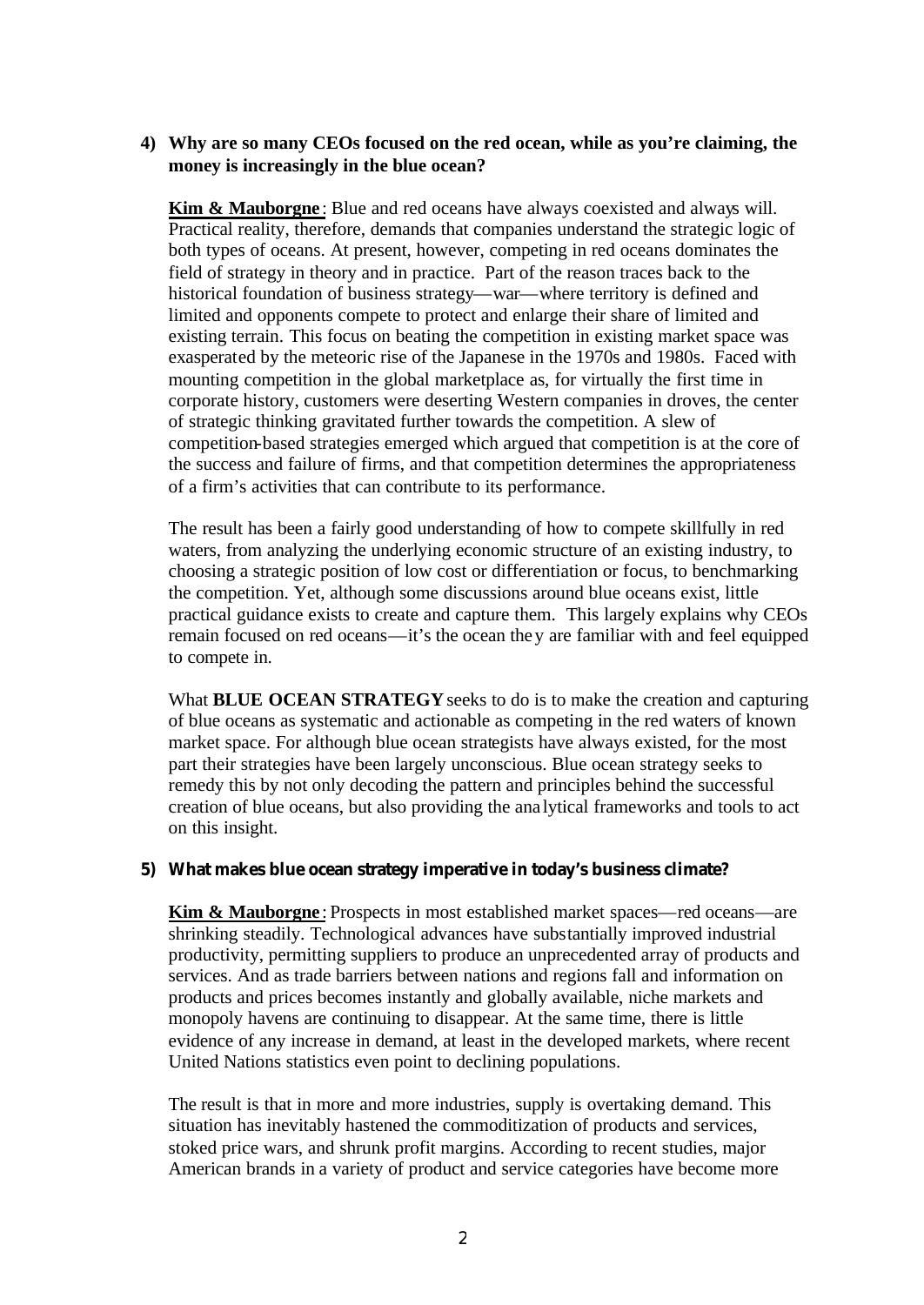and more alike. And as brands become more similar, people increasingly base purchase choices on price. People no longer insist, as in the past, that their laundry detergent be Tide. Nor do they necessarily stick to Colgate when there is a special promotion for Crest, and vice versa. In overcrowded industries, differentiating brands becomes harder both in economic upturns and in downturns.

As products and services increasingly become commodities in overcrowded industries and companies' profitable growth shrinks, companies are driven to compete principally on cost. One result of this has been the rising exodus of jobs to low cost countries like India and China as companies increasingly engage in outsourcing. While governments may seek to solve the issue of outsourcing through legislation, history teaches us that this is not a long-term solution. The long-term solution to creating jobs is in companies creating compelling products and services that take them out of the vicious cycle of commodity competition. This means moving companies' products and services from the red ocean to the blue ocean. These issues alone make blue ocean strategy a rising imperative for CEOs.

### **6) Are you saying red ocean strategy is no longer useful?**

**Kim & Mauborgne:** Absolutely not. It will always be important to swim successfully in the red ocean by out-competing rivals. Red oceans will always matter and will always be a fact of business life. But with supply exceeding demand in more industries, competing for a share of contracting markets, while necessary, will not be sufficient to sustain high performance. Companies need to go beyond competing. To seize new profit and growth opportunities they also need to create blue oceans. A better balance must be struck across red ocean and blue ocean initiatives.

# **7) In your research, why did you choose "strategic move" as your unit of analysis instead of the popularly used company or industry? And how do you define strategic move?**

**Kim & Mauborgne**: When we first asked ourselves if there is a systematic approach to create blue oceans, we began by looking at the basic unit of analysis used in business literature: the company. However, history reveals that there are no perpetually excellent companies. Consider *In Search of Excellence*, the first bestselling business book published in 1982. Within just five years two-thirds of the identified model firms in the book had declined. Likewise, for those sample companies in the book *Built to Last*, another blockbuster business book, it was later found that if industry performance was removed from the equation, many of the companies in *Built to Last* were no longer exceptionally excellent. As Foster and Kaplan point out in *Creative Destruction*, the companies listed certainly outperformed their markets, but so did their entire industries.

So if there is no perpetually high-performing company and if the same company can be brilliant at one moment and wrongheaded at another, it appears that the company is not the appropriate unit of analysis in exploring the roots of high performance. Likewise, there are no perpetually excellent industries. Consider IT. Five years ago people envied companies in that industry, today the reverse is largely true.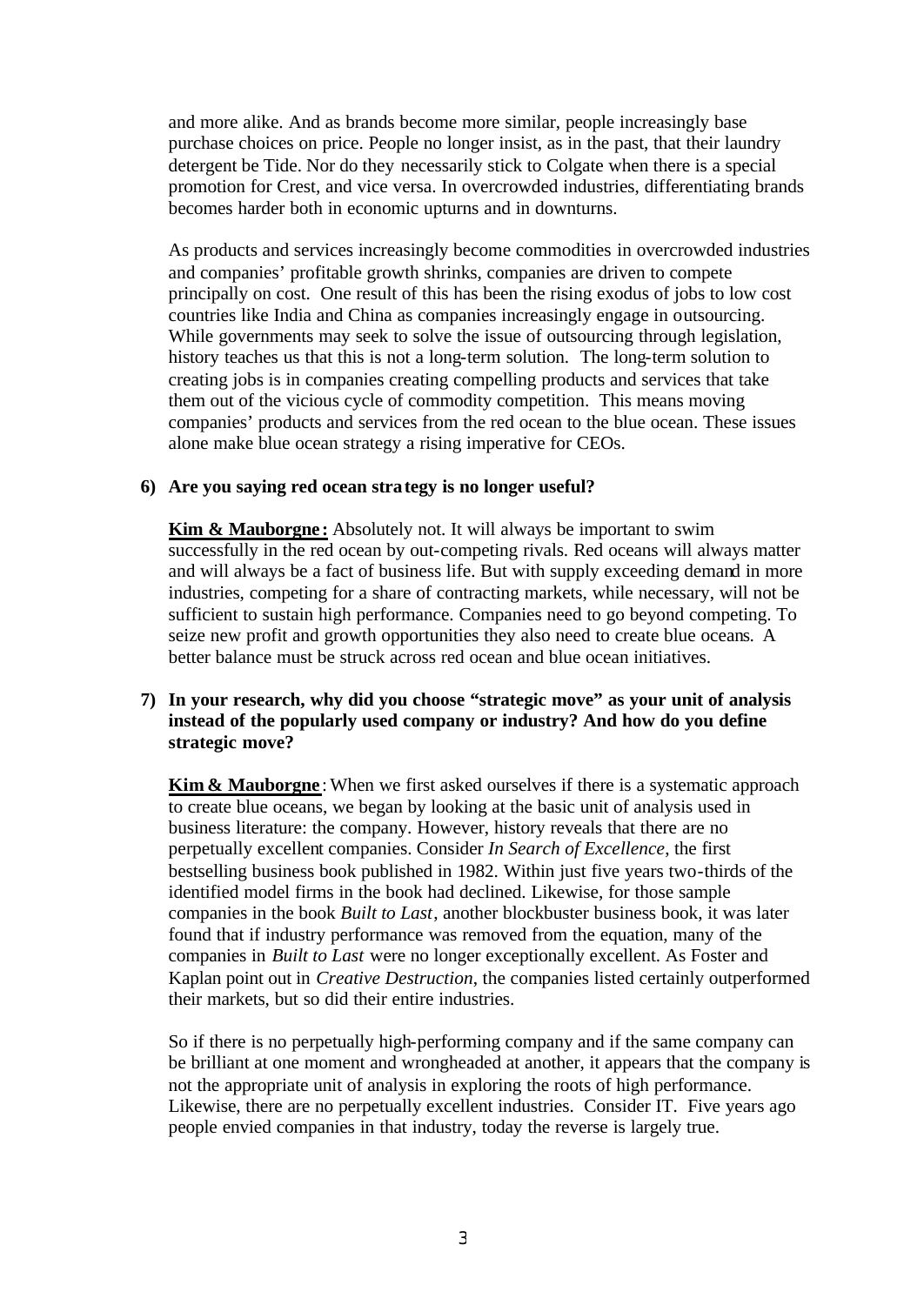Our analysis of industry history revealed that the "strategic move," and not the company or the industry, is the right unit of analysis for explaining the creation of blue oceans and the root of profitable growth. By "strategic move," we mean the set of managerial actions and decisions involved in making a major market-creating business offering. The strategic moves we discuss—moves that have delivered products and services that opened and captured new market space, with a significant leap in demand—contain great stories of profitable growth. We built our study around these strategic moves (over 150 from over 30 industries spanning from 1880 to 2000) to understand the pattern by which blue oceans are created and captured and high performance is achieved.

### **8) Is blue ocean strategy applicable to all types industries including businesses that are several steps upstream from consumers?**

**Kim & Mauborgne:** Yes, blue ocean strategy applies across all types of industries from the typical suspects of consumer product goods to b2b, industrial, pharmaceutical, financial services, entertainment, IT, and even defense. **BLUE OCEAN STRATEGY** drives this point home by highlighting a rich array of companies creating blue oceans across diverse, and unexpected, industry domains from NetJets in jet travel, to NABI in the municipal bus industry, to Cemex in cement, to Joint Striker Fighter in defense, to Cirque du Soleil in entertainment. Our experience further suggests two interesting findings with respect to businesses several steps removed from the final consumer. First, companies in these industries tend to view their businesses as commodity businesses with little room to offer innovative value. This has effectively created a self-fulfilling prophecy in that the more these companies view their businesses as commodities, the more they treat their businesses as such. Secondly, we observed that the more removed companies are from the final customer, the more levers there are to unlock innovative value as every company in that chain can be viewed as a customer. If a company can't see an opportunity to unlock innovative value for the next direct customer in that chain, there are still opportunities to unlock innovative value for that customer's customers, and so forth.

# **9) Is blue ocean strategy only intended for start-ups?**

**Kim & Mauborgne**: Whereas blue ocean strategies create new market space and change industry dynamics, they are not necessarily initiated by new entrants to an industry. In our work, we looked back over 100 years of data on blue ocean creation to see what patterns could be discerned. We found that blue oceans were created by both industry incumbents and new entrants, challenging the lore that start-ups have natural advantages over established companies in creating new market space. In the auto industry, think of GM which created the blue ocean of emotional, stylized cars in the 1920s, or the Japanese which created the blue ocean of small, gas efficient autos in the 70s, or Chrysler which created the blue ocean of minivans in the 80s—all were incumbents. Moreover, the blue oceans made by incumbents were usually within their core businesses. In fact, most blue oceans are created from within, not beyond, red oceans of existing industries. This challenges the view that new markets are in distant waters. Blue oceans are right next to you in every industry. Issues of perceived cannibalization or creative destruction for established companies also proved to be exaggerated. Blue oceans created profitable growth for every company launching them, start-ups and incumbents alike.